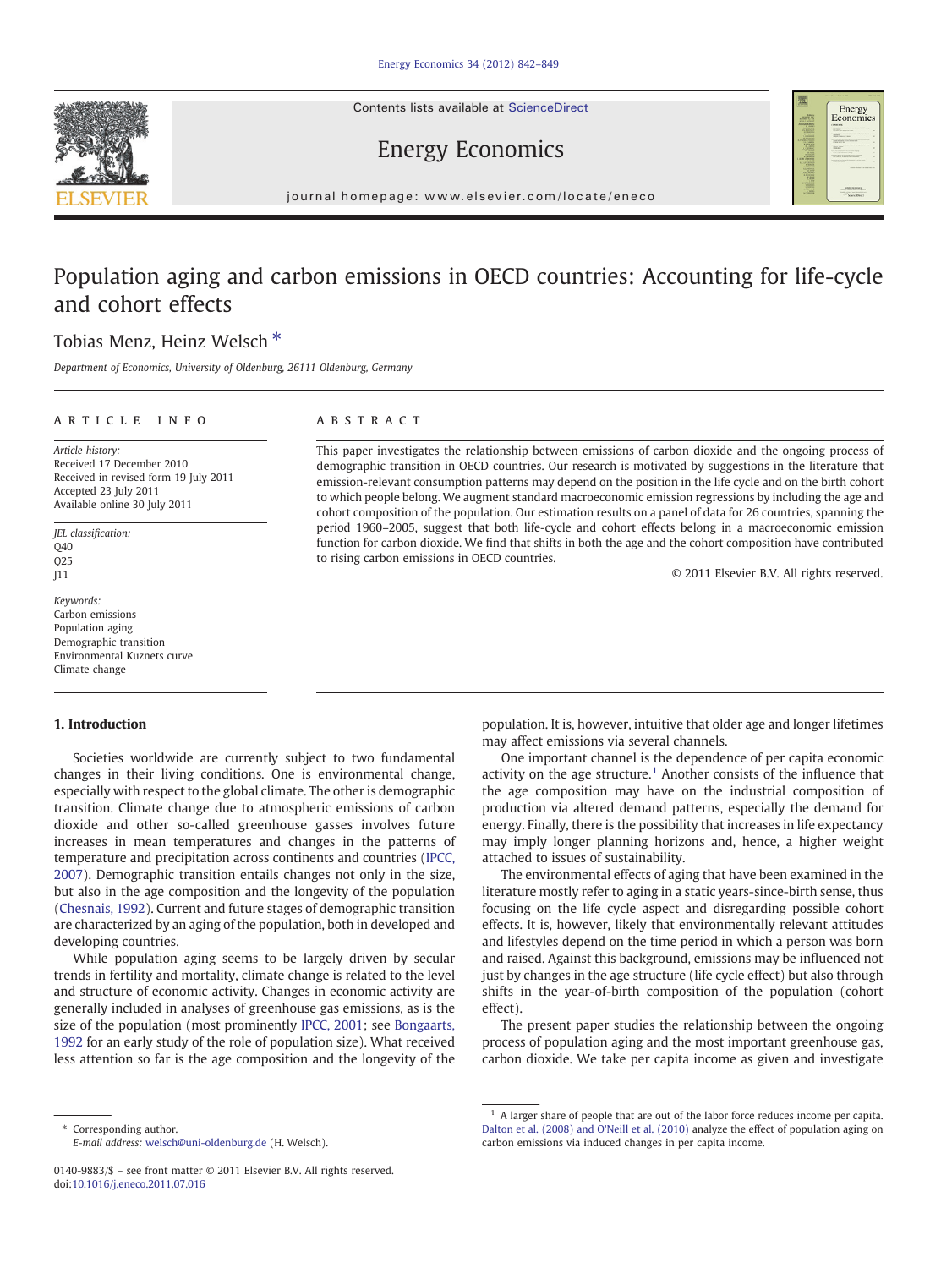how the level of carbon emissions is connected not just to the size of the population, but also to its composition in terms of age groups and year-of-birth groups. We estimate the linkage of carbon emissions to purchasing power parity adjusted real GDP per capita, the population size, and the age and cohort composition in a panel of data for 26 OECD countries, containing 242 observations that span the period 1960–2005.<sup>2</sup> We control for urbanization, endowment-related fossil energy intensity as well as country and year fixed effects. Including country and year effects allows us to capture country specific geographical and climatic conditions as well as period specific energy prices and technological innovations.

Consistent with earlier literature, we find that the relationship between per capita income and carbon emissions does not follow the hump-shaped pattern suggested by the environmental Kuznets curve  $(EKC).$ <sup>3</sup> Instead, growing per capita income raises carbon emissions at every income level. With respect to population aging we find that both the age and the cohort composition belong in a macroeconomic emission function for carbon dioxide. We find that a higher share of older persons and shifts in the year-of-birth composition both imply increasing carbon emissions.

There are few empirical macro-level studies which consider aging as a driver of carbon emissions, and they come to mixed results. [York](#page--1-0) [et al. \(2003\), Shi \(2003\), Cole and Neumayer \(2004\) and Farzin and](#page--1-0) [Bond \(2006\)](#page--1-0) combined data from developed and developing countries. [York et al. \(2003\) and Shi \(2003\)](#page--1-0) found that societies with a high share of working-age individuals are characterized by higher carbon emissions. By contrast, [Farzin and Bond \(2006\)](#page--1-0) found that societies with a high share of individuals under 15 years of age emit more carbon dioxide. Finally, carbon emissions are not significantly related to the age composition according to [Cole and](#page--1-0) [Neumayer \(2004\).](#page--1-0)

The pooling of data from developed and developing countries has been criticized because it presumes homogeneous relationships between emissions and their determinants in spite of different socio-economic conditions. With respect to demographic factors, the homogeneity assumption seems to be questionable given that a certain chronological age in high income countries may reflect rather different positions in the life cycle than the same chronological age in low income countries. An individual with 50 years of age, living in the developing world (with an expected remaining life expectancy of about ten years), may behave differently from his or her fifty year old counterpart in the developed world (with an expected remaining life expectancy of approximately 30 years).

Against this background, [Fan et al. \(2006\)](#page--1-0) permitted the relationship between aging and emissions to be heterogeneous across countries with different income levels. They found that in 1975–2005 the share of the working-age population was positively correlated to carbon emissions in a subset of countries with low income, whereas it was negatively related to emissions in high income countries. [Liddle and Lung \(2010\)](#page--1-0) focused on 17 developed countries, 1960–2005, and, similar to [Fan et al.](#page--1-0) [\(2006\)](#page--1-0), found a negative correlation between the population share of the age group between 35 and 64 years and carbon emissions. That is, both studies provide indirect evidence for a positive correlation between the share of senior citizens and carbon emissions.

Similar to these studies, we acknowledge that the correlation between aging and emissions may depend on a country's position in the development process. Given that population aging in developed countries precedes that in developing countries, our analysis focuses on OECD countries. Within this scope, our main contribution to the literature is that we consider not only life-cycle effects but also yearof-birth effects of demographic change and that we find the latter to

| Demographic variables by region. |  |  |  |
|----------------------------------|--|--|--|
|----------------------------------|--|--|--|

|                           |    | 1950-1975 | 1975-2000 | 2000-2025 | 2025-2050 |
|---------------------------|----|-----------|-----------|-----------|-----------|
| <b>OECD North-America</b> | PG | 1.70%     | 1.26%     | 0.89%     | 0.44%     |
|                           | MA | 27.00     | 29.29     | 34.94     | 39.88     |
| OECD Europe               | PG | 0.85%     | 0.50%     | 0.27%     | $-0.03%$  |
|                           | MA | 31.29     | 33.65     | 40.09     | 45.06     |
| <b>OECD</b> Asia          | PG | 1.50%     | 0.74%     | 0.13%     | $-0.28%$  |
|                           | MA | 25.14     | 33.43     | 42.97     | 49.99     |
| Non-OECD Europe           | PG | 1.32%     | 0.46%     | $-0.25%$  | $-0.45%$  |
| and Eurasia               | MA | 27.70     | 31.34     | 36.50     | 42.71     |
| Non-OECD Asia             | PG | 2.38%     | 2.15%     | 1.36%     | 0.69%     |
|                           | MA | 19.15     | 20.29     | 26.30     | 33.73     |
| China                     | PG | 2.08%     | 1.27%     | 0.50%     | $-0.14%$  |
|                           | MA | 21.37     | 24.82     | 35.29     | 42.98     |
| India                     | PG | 2.02%     | 2.16%     | 1.26%     | 0.53%     |
|                           | MA | 20.08     | 21.00     | 26.58     | 34.65     |
| Middle East               | PG | 2.98%     | 3.16%     | 1.78%     | 0.99%     |
|                           | MA | 18.35     | 18.23     | 24.83     | 32.80     |
| Africa                    | PG | 2.50%     | 2.73%     | 2.04%     | 1.47%     |
|                           | MA | 18.20     | 17.71     | 19.92     | 24.44     |
| Central- and              | PG | 2.58%     | 1.91%     | 1.18%     | 0.51%     |
| South-America             | MA | 19.65     | 22.15     | 28.30     | 35.68     |

Note:  $PG = population$  growth (percent per year),  $MA = median$  age (years). Source: Own Calculations based on [United Nations \(2007\)](#page--1-0).

be important drivers of carbon emissions. $4$  In addition, by analyzing data from 26 countries we extend previous work that addressed developed countries with respect to the cross-sectional dimension.

The paper is structured as follows. In Section 2 we review the theory and evidence pertaining to population aging and its relationship to environmental pressure. [Section 3](#page--1-0) presents the model, the data and the empirical strategy, and [Section 4](#page--1-0) contains the estimation results. [Section 5](#page--1-0) concludes.

#### 2. Background: demographic transition and environmental pressure

#### 2.1. Demographic transition

The concept of demographic transition refers to a progress from a regime of high fertility and high mortality to a regime in which both are low. In the early stages of the transition process, mortality decline is more pronounced than fertility decline, whereas the reverse applies to the later stages (before a hypothesized new equilibrium is attained). This basic pattern implies an increasing rate of population growth in the early stages and a decreasing (possibly negative) one later on. In addition, the changes in mortality and fertility rates imply changes in the age composition. While the population share of young persons rises initially and declines later on, the reverse applies to the share of old persons (see [Chesnais, 1992](#page--1-0) on stages and patterns of demographic transition). The transition process is typically characterized by an aging of the population, especially in later stages of transition.<sup>5</sup>

 $2$  Population data are available in steps of five years. That is, our data set includes observations from ten time periods (1960, 1965, …, 2005).

<sup>&</sup>lt;sup>3</sup> The EKC entails that pollution per capita first increases, then decreases with per capita income, see [Stern \(2004\) and Levinson \(2008\)](#page--1-0) for reviews.

<sup>4</sup> [Menz and Kühling \(forthcoming\)](#page--1-0) addressed year-of birth effects with respect to sulfur dioxide.

<sup>5</sup> The demographic transition model has been referred to as "one of the bestdocumented generalizations in the social sciences" [\(Kirk, 1996\)](#page--1-0), but it is subject to controversy whether the model qualifies as a theory. As to its two components – mortality decline and fertility decline – the former has been found much easier to explain than the latter: Mortality decline is obviously related to better hygiene, the spread of vaccination, and improved diagnosis and treatment of disease, which together may be viewed as a secular trend. With respect to fertility decline, economic, social, and ideational explanations have been offered. In addition, it has been argued that mortality decline not only precedes fertility decline, but causes it, in the sense that reduced mortality and morbidity and a healthier population are major contributors to a rise in living standards, which are often regarded as a major factor in fertility decline [\(Kirk, 1996\)](#page--1-0).